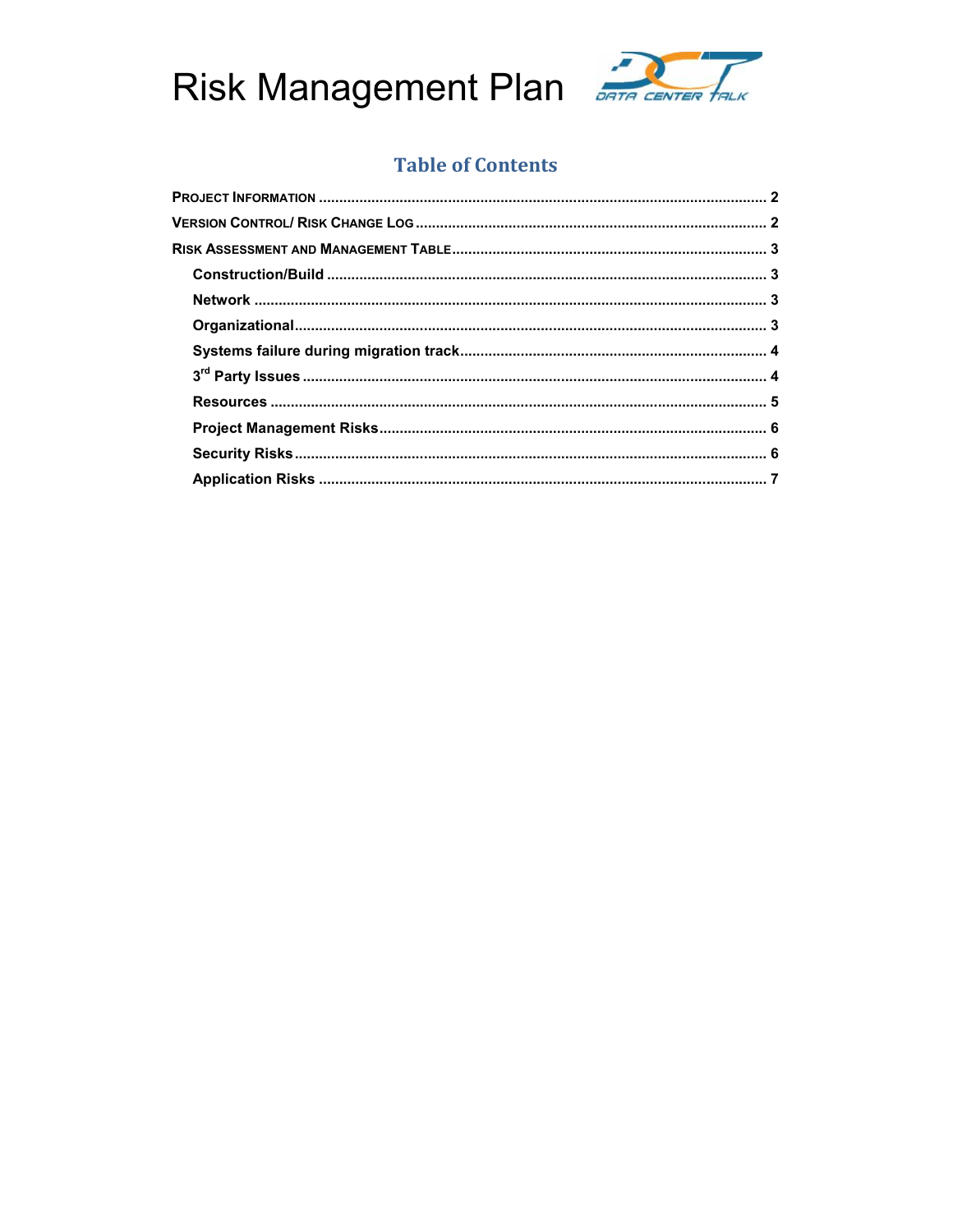## **PROJECT INFORMATION**

**Project Number (if applicable): Project Name:** Data Center Relocation **Date: Project Ownership:** Information Technology Services **Prepared by: Project Manager <Name> Project Contacts:**

|         | <b>Name</b> | <b>Position</b> | <b>Phone</b> |
|---------|-------------|-----------------|--------------|
| Primary |             |                 |              |
| Other   |             |                 |              |
| Other   |             |                 |              |

## **VERSION CONTROL/ RISK CHANGE LOG**

Add new rows to the table as versions are created. No changes should be made to this document without approval of the Project Manager, Data Center Relocation project. The first row should reflect the current version in distribution.

| <b>Version</b><br><b>Number</b> | <b>Date</b>      | <b>Description, Reasons, Comments Approvals</b> |
|---------------------------------|------------------|-------------------------------------------------|
| V1.0                            | January 12, 2009 | Initial Draft - C.E. Pierce                     |
| V1.1                            |                  |                                                 |
| V1.2                            |                  |                                                 |

After acceptance of this document by the project Advisory committee any new risks or changes to risk table should be listed here for quick identification by stakeholders.

| <b>Risk No.</b> | <b>Description, Reasons, Comments Approvals</b><br><b>Date</b> |  |  |  |  |  |
|-----------------|----------------------------------------------------------------|--|--|--|--|--|
|                 |                                                                |  |  |  |  |  |
|                 |                                                                |  |  |  |  |  |
|                 |                                                                |  |  |  |  |  |
|                 |                                                                |  |  |  |  |  |

DataCenterTalk provides free Resources/Tools for Data Center Professionals. For our professional services please contact us at info@datacentertalk.com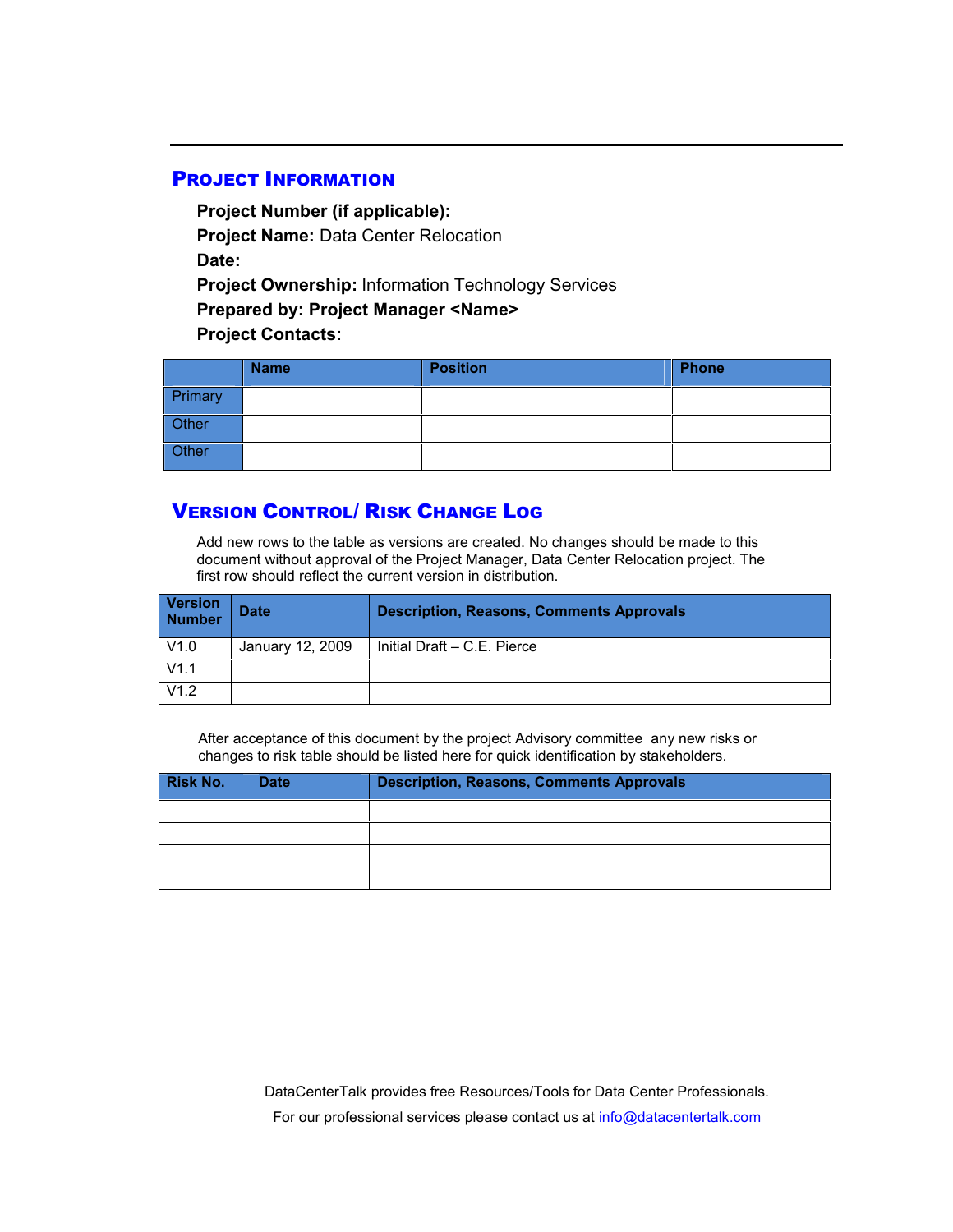

## **RISK ASSESSMENT AND MANAGEMENT TABLE**

| Id.              | <b>Risk description</b>                           | <b>Likelihood</b> | <b>Mitigation Strategy</b>                                                  | <b>Impact</b>  | <b>Contingency</b>                              | <b>Who owns</b> |
|------------------|---------------------------------------------------|-------------------|-----------------------------------------------------------------------------|----------------|-------------------------------------------------|-----------------|
|                  | <b>Construction/Build</b>                         |                   |                                                                             |                |                                                 |                 |
| 1.1              | Does not meet requirements                        | L.                | WW through site                                                             | H              | Rectify, Delay move, compromise                 |                 |
| 1.2              | Requirements were wrong                           | L                 | Reviews, WW, early sign-off of<br>critical items                            | L-H            | Contingency budget or Accept                    |                 |
| 1.3              | Cabling/power not completed on<br>time            | L                 | WW inspection                                                               | H              | Delay equipment installation                    |                 |
| <b>Network</b>   |                                                   |                   |                                                                             |                |                                                 |                 |
| 2.1              | Insufficient funds for min.<br>hardware & network | M                 | Re-negotiate budget, redesign<br>network                                    | H              | Stage move over long period                     |                 |
| $\overline{2.2}$ | H/W Delivery, DOA                                 | L                 | Order early, regular enquiries,<br>vendor inspection                        | $\overline{H}$ | Maintenance contracts & Vendor<br>Certification |                 |
| 2.3              | Incorrect design                                  | L                 | External peer review                                                        | L-M            | Use basic functionality. Seek<br>vendor help    |                 |
| 2.4              | IP addressing schema fails                        | L.                | Don't change                                                                | L-H            | Regress                                         |                 |
| 2.5              | Performance issues with WAN<br>Links              | L.                | Identify and implement<br>monitoring and management<br>processes            | H              |                                                 |                 |
|                  | <b>Organizational</b>                             |                   |                                                                             |                |                                                 |                 |
| 3.1              | Insufficient budget or budget                     | M                 | Identify who is the approval & sign-                                        | H              | Increase in budget approved                     |                 |
|                  |                                                   |                   | DataCenterTalk provides free Resources/Tools for Data Center Professionals. |                |                                                 |                 |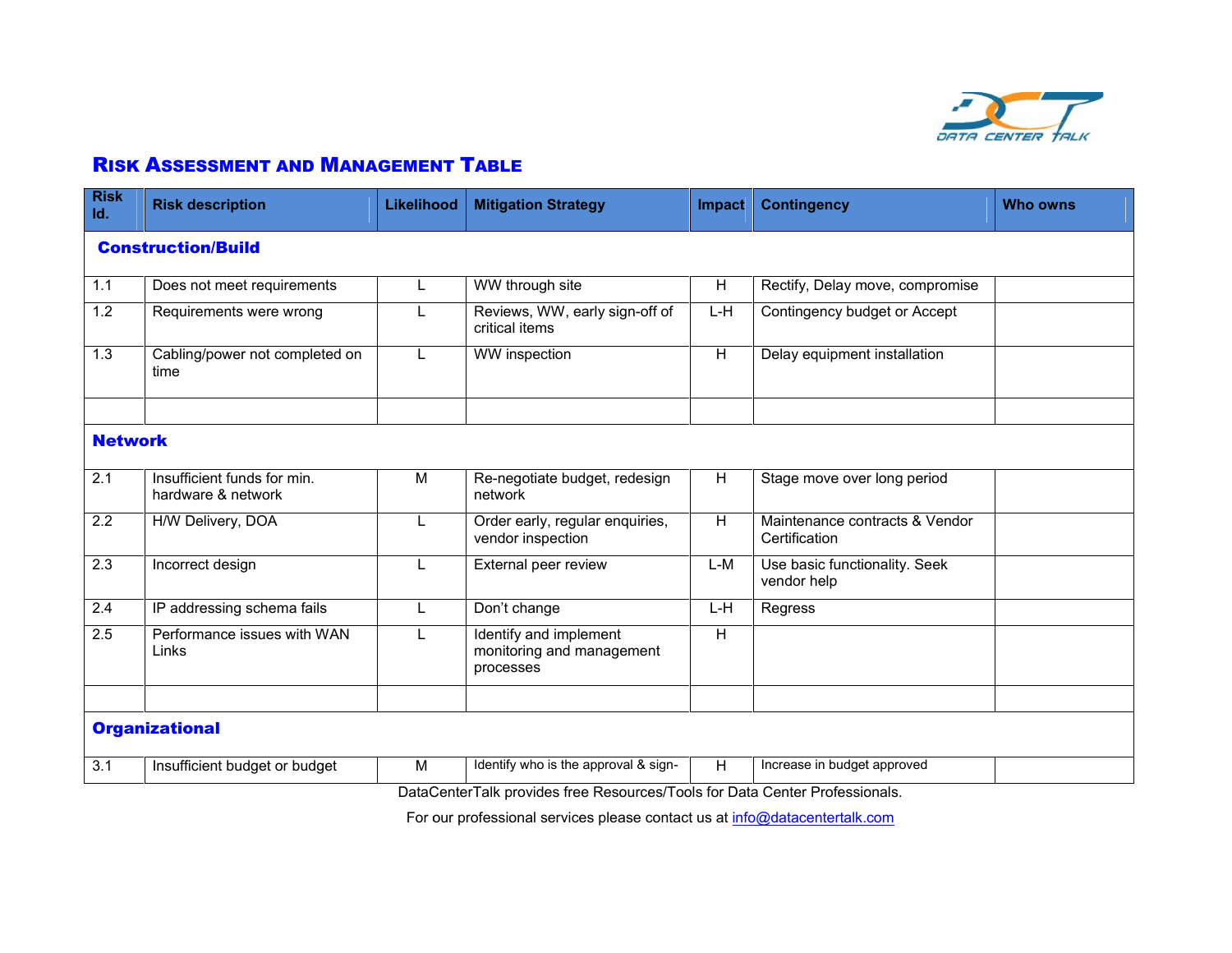

| <b>Risk</b><br>Id. | <b>Risk description</b>                                                                                        | <b>Likelihood</b> | <b>Mitigation Strategy</b>                                                                                             | <b>Impact</b>  | <b>Contingency</b>                                                                | <b>Who owns</b> |  |  |
|--------------------|----------------------------------------------------------------------------------------------------------------|-------------------|------------------------------------------------------------------------------------------------------------------------|----------------|-----------------------------------------------------------------------------------|-----------------|--|--|
|                    | over run                                                                                                       |                   | off delegate.                                                                                                          |                | Project delayed                                                                   |                 |  |  |
|                    |                                                                                                                |                   | Do detailed costing                                                                                                    |                | Scope of move reduced and                                                         |                 |  |  |
|                    |                                                                                                                |                   | Have budget approved                                                                                                   |                | compromise reached.                                                               |                 |  |  |
| $\overline{3.2}$   | Timetable for move not approved<br>or not workable                                                             | M                 | Sponsor and BU sign-off of<br>timeline                                                                                 | H              | Delay relocation                                                                  |                 |  |  |
|                    |                                                                                                                |                   | Publish timeline                                                                                                       |                |                                                                                   |                 |  |  |
| 3.3                | Cabling/power not completed on<br>time                                                                         |                   | WW inspection                                                                                                          | H              | Delay relocation                                                                  |                 |  |  |
|                    |                                                                                                                |                   |                                                                                                                        |                |                                                                                   |                 |  |  |
|                    | <b>Systems failure during migration track</b>                                                                  |                   |                                                                                                                        |                |                                                                                   |                 |  |  |
| 4.1                | Systems fail on cutover day                                                                                    |                   | Develop a plan for every<br>system. Test each system                                                                   | M              | Use backup system<br>System owners to rectify failures<br>Using regression plans  |                 |  |  |
| 4.2                | Full and adequate understanding<br>of the complexities and<br>interdependencies of systems<br>and application. | $\overline{M}$    | Develop a plan for every<br>system. Rehearse migration.<br>Appropriate consideration for<br>connectivity requirements. | $\overline{H}$ | Invoke rollback plan and redo<br>/correct system documentation<br>Delay migration |                 |  |  |
| 4.3                | System latency from MCNC is<br>unacceptable                                                                    | Н                 |                                                                                                                        |                |                                                                                   |                 |  |  |
|                    | 3rd Party Issues                                                                                               |                   |                                                                                                                        |                |                                                                                   |                 |  |  |
| 5.1                | Key 3 <sup>rd</sup> party staff unavailable<br>including:                                                      | L                 | Define migration schedule<br>requirements and engage                                                                   | $M-H$          | Seek alternate support                                                            |                 |  |  |
|                    |                                                                                                                |                   | DataCenterTalk provides free Resources/Tools for Data Center Professionals.                                            |                |                                                                                   |                 |  |  |
|                    | For our professional services please contact us at info@datacentertalk.com                                     |                   |                                                                                                                        |                |                                                                                   |                 |  |  |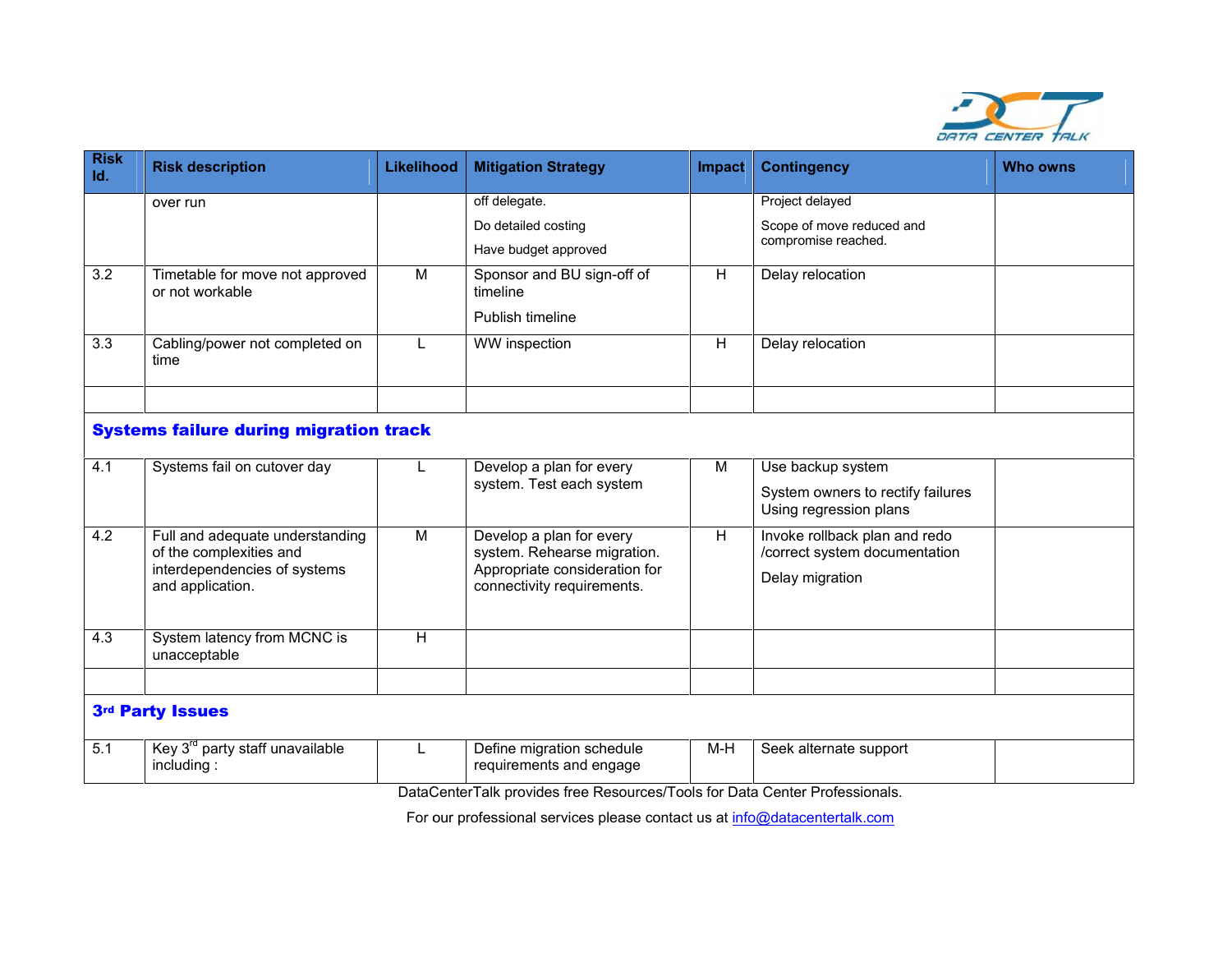

| <b>Risk</b><br>Id. | <b>Risk description</b>                                                                                                      | <b>Likelihood</b> | <b>Mitigation Strategy</b>                                                                                               | <b>Impact</b> | <b>Contingency</b>                                              | <b>Who owns</b> |
|--------------------|------------------------------------------------------------------------------------------------------------------------------|-------------------|--------------------------------------------------------------------------------------------------------------------------|---------------|-----------------------------------------------------------------|-----------------|
|                    | Pinnacle,                                                                                                                    |                   | suppliers/contractors via                                                                                                |               |                                                                 |                 |
|                    | Sun, Cisco                                                                                                                   |                   | contracts                                                                                                                |               |                                                                 |                 |
|                    | <b>Relocation specialist</b>                                                                                                 |                   |                                                                                                                          |               |                                                                 |                 |
|                    |                                                                                                                              |                   |                                                                                                                          |               |                                                                 |                 |
|                    |                                                                                                                              |                   |                                                                                                                          |               |                                                                 |                 |
| <b>Resources</b>   |                                                                                                                              |                   |                                                                                                                          |               |                                                                 |                 |
| 6.1                | New Technology - The system<br>staff at UNCC is not familiar with<br>virtualization technologies<br>planned for the project. | M                 | Will require extensive training of<br>staff and could cause project<br>delays with respect to time, cost<br>and quality. | M             |                                                                 |                 |
| 6.2                | Business resources unavailable<br>for user acceptance testing                                                                | H                 | Publish dates and get buy in.                                                                                            | M             | Backup test resource                                            |                 |
|                    |                                                                                                                              |                   | Sign-off system relocation plans                                                                                         |               | IT test on behalf                                               |                 |
|                    |                                                                                                                              |                   | Document test and acceptance<br>plans and authorize IT staff to<br>undertake testing for business.                       |               | Test in business hours after move<br>Business accepts 'no test' |                 |
| 6.3                | IT resource contention for                                                                                                   | H                 | Co-ordination and prioritization                                                                                         | M             | External resources called in                                    |                 |
|                    | migration                                                                                                                    |                   | Cross skilling                                                                                                           |               | Extend relocation time                                          |                 |
|                    |                                                                                                                              |                   | Use external resources                                                                                                   |               |                                                                 |                 |
| 6.4                | Relocation preparation affected<br>by day to day operations and<br>other projects                                            | $M-H$             | Use Change Control process to<br>stop unauthorized system<br>changes                                                     | $M-H$         | Use external resources<br>Delay relocation                      |                 |
|                    |                                                                                                                              |                   | Backfill key project staff                                                                                               |               |                                                                 |                 |
|                    |                                                                                                                              |                   | Use external resources                                                                                                   |               |                                                                 |                 |
|                    |                                                                                                                              |                   |                                                                                                                          |               |                                                                 |                 |
|                    |                                                                                                                              |                   | DataCenterTalk provides free Resources/Tools for Data Center Professionals.                                              |               |                                                                 |                 |
|                    |                                                                                                                              |                   | For our professional services please contact us at info@datacentertalk.com                                               |               |                                                                 |                 |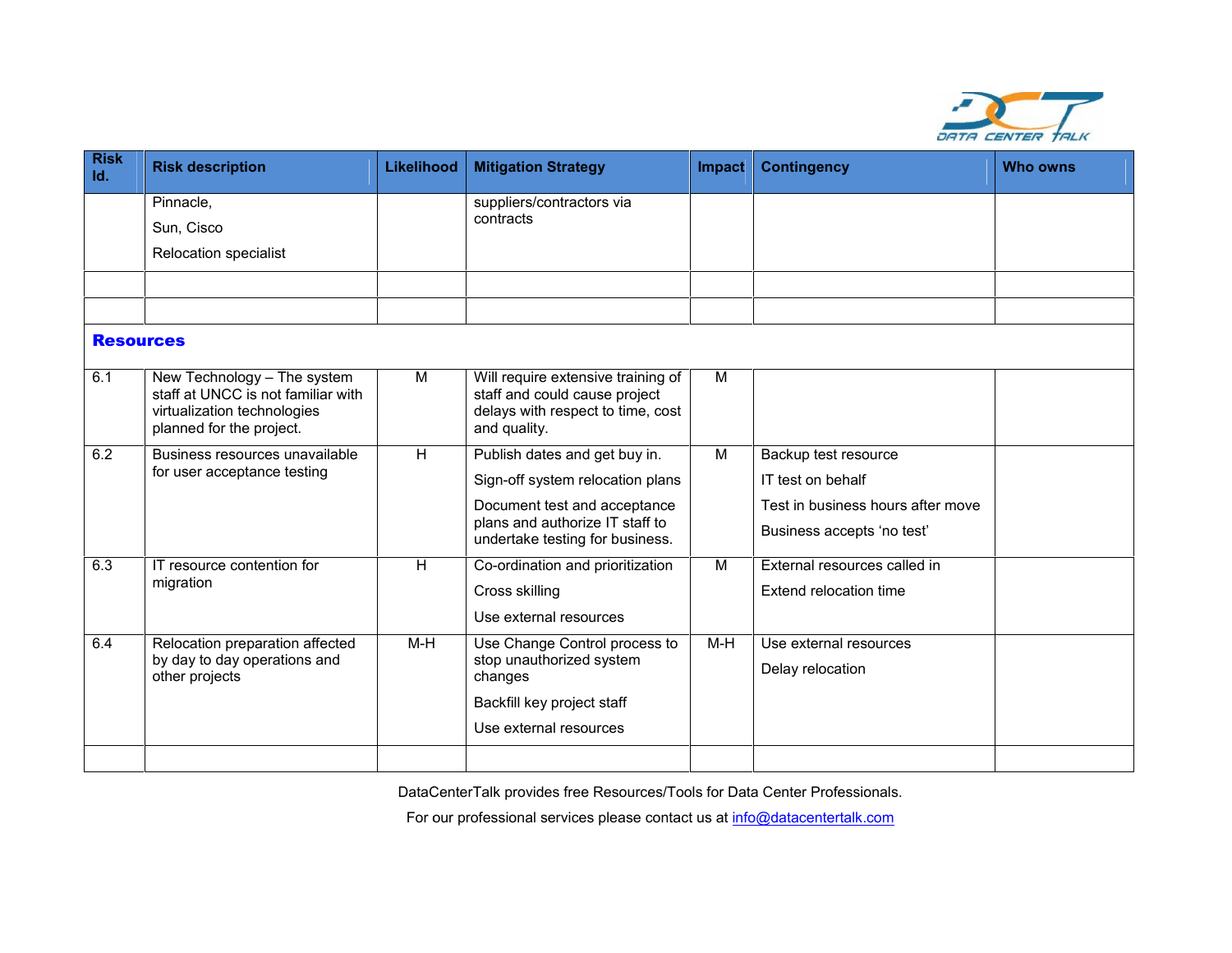

| <b>Risk</b><br>Id. | <b>Risk description</b>                                                    | <b>Likelihood</b>                                                                          | <b>Mitigation Strategy</b>                                                                  | <b>Impact</b> | <b>Contingency</b>                                                                                      | <b>Who owns</b> |  |  |
|--------------------|----------------------------------------------------------------------------|--------------------------------------------------------------------------------------------|---------------------------------------------------------------------------------------------|---------------|---------------------------------------------------------------------------------------------------------|-----------------|--|--|
|                    | <b>Project Management Risks</b>                                            |                                                                                            |                                                                                             |               |                                                                                                         |                 |  |  |
| 7.1                | Inadequate project definition                                              | L                                                                                          | <b>Ensure Advisory committee</b><br>approve and sign-off<br>acceptance of Project Plan      | H.            | Go back to AC and seek mandate<br>for new project definition                                            |                 |  |  |
| $\overline{7.2}$   | Project plan deficient                                                     | L                                                                                          | Distribute Project Plan to AC<br>and project team to identify any<br>omissions early.       | H             | Rewrite project Plan to include all<br>in scope activities                                              |                 |  |  |
| 7.3                | Lack of communication                                                      | H<br>M-H<br>Develop communication plan<br>and adhere to agreed<br>communication activities | Seek agreement from project team<br>and stakeholders to follow<br>Communication activities. |               |                                                                                                         |                 |  |  |
|                    |                                                                            |                                                                                            | Include regular formal reporting<br>in this plan.                                           |               | Delay project                                                                                           |                 |  |  |
| 7.4                | Scope creep                                                                | $\mathbf{L}$                                                                               | Detail project scope in PMP<br>and get SC sign-off.                                         | H             | Seek additional time and<br>resources to deliver agreed                                                 |                 |  |  |
|                    |                                                                            |                                                                                            | Only change scope if agreed to<br>by AC.                                                    |               | changes to scope of project.                                                                            |                 |  |  |
|                    | <b>Security Risks</b>                                                      |                                                                                            |                                                                                             |               |                                                                                                         |                 |  |  |
|                    |                                                                            |                                                                                            |                                                                                             |               |                                                                                                         |                 |  |  |
| 8.1                | Logical threats - unlabelled<br>equipment.                                 | $M-H$                                                                                      | Ensure all equipment in<br>inventoried, labelled and<br>accounted for.                      | H             | Group related backups prior to<br>move. May result in data loss.                                        |                 |  |  |
| 8.2                | Data is corrupted during move.                                             | M                                                                                          | Create system/data backups<br>prior to move                                                 | H             | Ensure that infrastructure is in<br>place to restore systems.                                           |                 |  |  |
| 8.3                | Machines won't start after move.                                           | M                                                                                          | Define working start order,<br>working configuration prior to<br>move.                      | H             | Ensure machines can be restarted<br>prior to move. Maintain working<br>backup of machine in that state. |                 |  |  |
|                    |                                                                            |                                                                                            | DataCenterTalk provides free Resources/Tools for Data Center Professionals.                 |               |                                                                                                         |                 |  |  |
|                    | For our professional services please contact us at info@datacentertalk.com |                                                                                            |                                                                                             |               |                                                                                                         |                 |  |  |